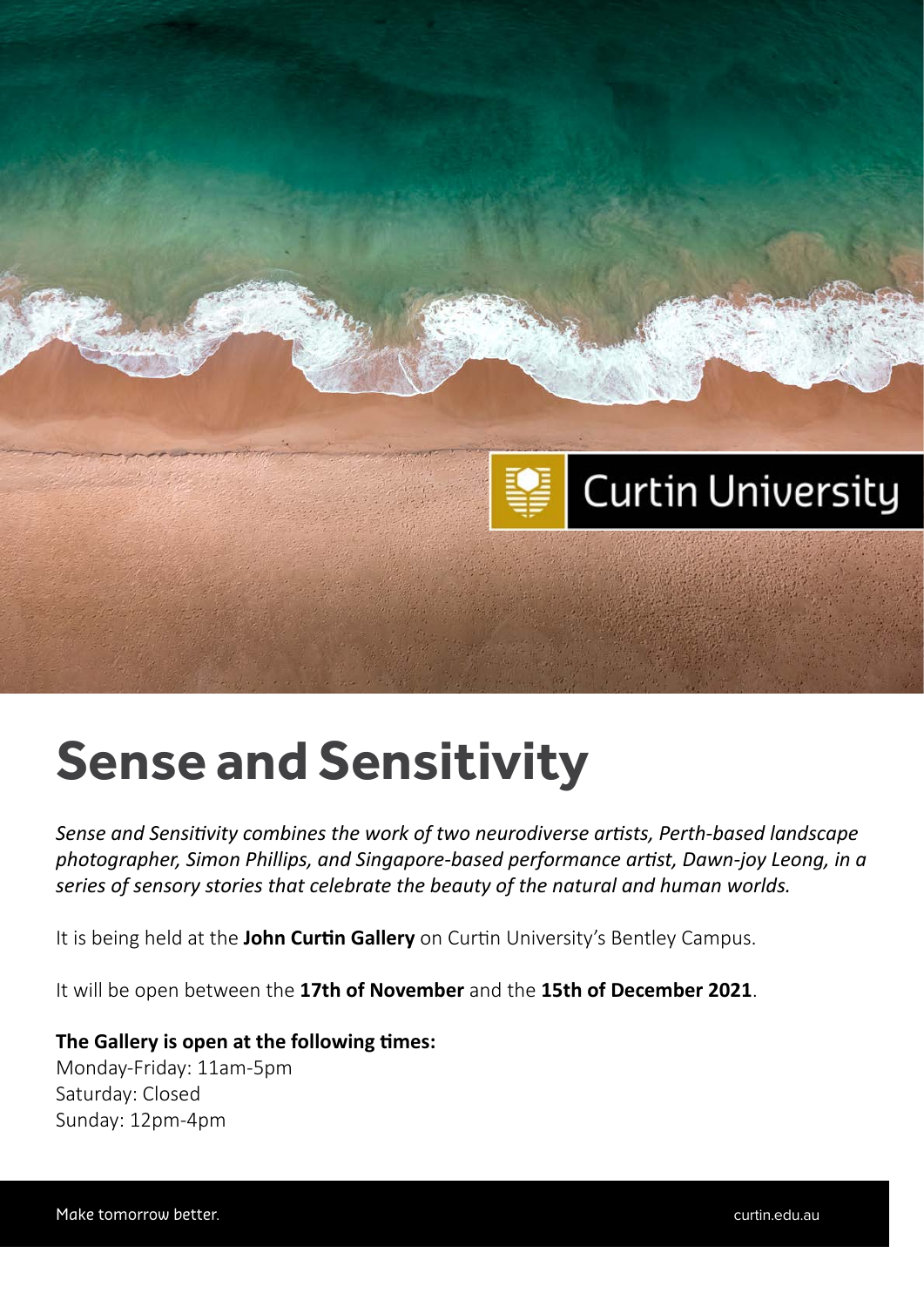# **Gallery Map**

# **The Space**

### *About the Gallery*

The mission of the John Curtin Gallery is to bring to its audiences, both within Curtin University and well beyond, opportunities to experience and critically engage with the visual culture of our time. The whole public gallery space is on one level with no steps or ramps.

The other exhibitions being held in the Gallery at the same time are the **John Stringer Prize** and **The Carrolup Centre for Truth-telling**.

#### *Visiting John Curtin Gallery*

The Gallery is on **Curtin University's Bentley Campus**. The building number is **200A**. For more information about visiting John Curtin Gallery, visit: https://jcg.curtin.edu.au/plan-your-visit/

#### *The Atrium*

When you enter through the main entrance you will be in the Atrium. On the big south wall as you walk in, **Simon Phillips' prints will be displayed,** with QR codes giving audio descriptions. This is a large, double height foyer. This is where the **reception desk** and **gift shop** are, as well as the entrances to all the other spaces.

#### *South Gallery*

The **main exhibition for Sense and Sensitivity** is held in the **South Gallery** (orange). The entrance to this space will have sounds of a dog's heartbeat playing. As you move through, there will be TV monitors with which you can interact using headphones. On the far wall there will be 6m x 3m projections accompanied by sounds. There will be seating provided. The noises in this space can be loud and distressing for some people.

#### *Clement Space*

Clement Space is a calming space and the artists invite you to interact with it however you wish.

#### *Calm Space*

The Calm Space is located through the Atrium, down the hall past the lifts (yellow). This space has been created with neurodiverse people in mind. It provides a break from sensory input by creating a **low-sensory environment**. This space has **low lighting**, a **variety of seating options** and **decreased stimuli**. Sensory tools are limited due to COVID-19 restrictions so please bring your own.

#### *Toilets*

Male, female, disability, and parent rooms available.



#### *What to Bring*

- Water
- Mobile phones
- Head phones
- Sensory tools such as noise cancelling headphones, fidget spinners, etc.

#### *What not to bring*

- Please avoid wearing strong perfumes or colognes
- Please avoid wearing shoes that may make
- loud noises on hard floors.
- No food in the gallery.

### *What's nearby*

Aroma Café is just outside the main entrance of the Gallery. Opening times are:

Weekdays: 7am-2pm

Weekends: Closed